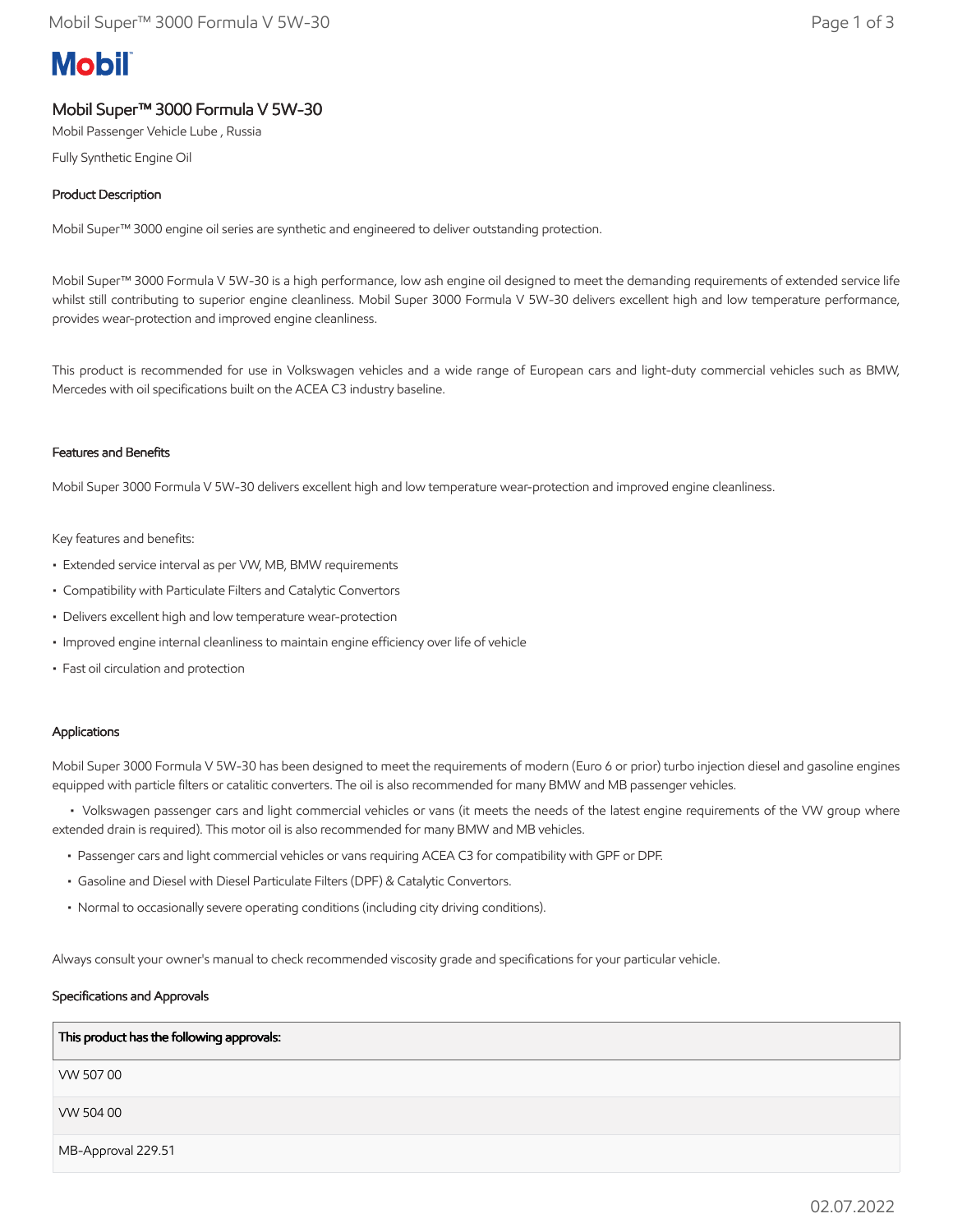| This product has the following approvals: |
|-------------------------------------------|
| MB-Approval 229.31                        |
| BMW Longlife 04                           |
| Porsche C30                               |

| $\,$ This product meets or exceeds the requirements of: |
|---------------------------------------------------------|
| API SN                                                  |
| ACEA C3                                                 |

#### Properties and Specifications

| Property                                      |           |
|-----------------------------------------------|-----------|
| Grade                                         | SAE 5W-30 |
| Kinematic Viscosity @ 40 C, mm2/s, ASTM D445  | 65.5      |
| Kinematic Viscosity @ 100 C, mm2/s, ASTM D445 | 11.65     |
| Flash Point, Cleveland Open Cup, °C, ASTM D92 | 236       |
| Density @ 15 C, g/ml, ASTM D1298              | 0.852     |
| Ash, Sulfated, mass%, ASTM D874               | 0.8       |
| Phosphorus, mass%, ASTM D4951                 | 0.08      |
| Pour Point, °C, ASTM D97                      | $-45$     |

#### Health and safety

Health and Safety recommendations for this product can be found on the Material Safety Data Sheet (MSDS) @ [http://www.msds.exxonmobil.com/psims](http://www.msds.exxonmobil.com/psims/psims.aspx) /psims.aspx

All trademarks used herein are trademarks or registered trademarks of Exxon Mobil Corporation or one of its subsidiaries unless indicated otherwise.

02-2022

Mobil Oil Lubricants LLC : 123242, Moscow, Novinsky boulevard, 31, Russia

#### + 7 (095) 232 22 23

[You can always contact our Technical Help Desk engineers on Mobil lubricants and services related questions: https://www.mobil.ru/ru-ru/contact](https://www.mobil.ru/ru-ru/contact-us-technical)us-technical

Typical Properties are typical of those obtained with normal production tolerance and do not constitute a specification. Variations that do not affect product performance are to be expected during normal manufacture and at different blending locations. The information contained herein is subject to change without notice. All products may not be available locally. For more information, contact your local ExxonMobil contact or visit [www.exxonmobil.com](http://www.exxonmobil.com/)

ExxonMobil is comprised of numerous affiliates and subsidiaries, many with names that include Esso, Mobil, or ExxonMobil. Nothing in this document is intended to override or supersede the corporate separateness of local entities. Responsibility for local action and accountability remains with the local ExxonMobil-affiliate entities.